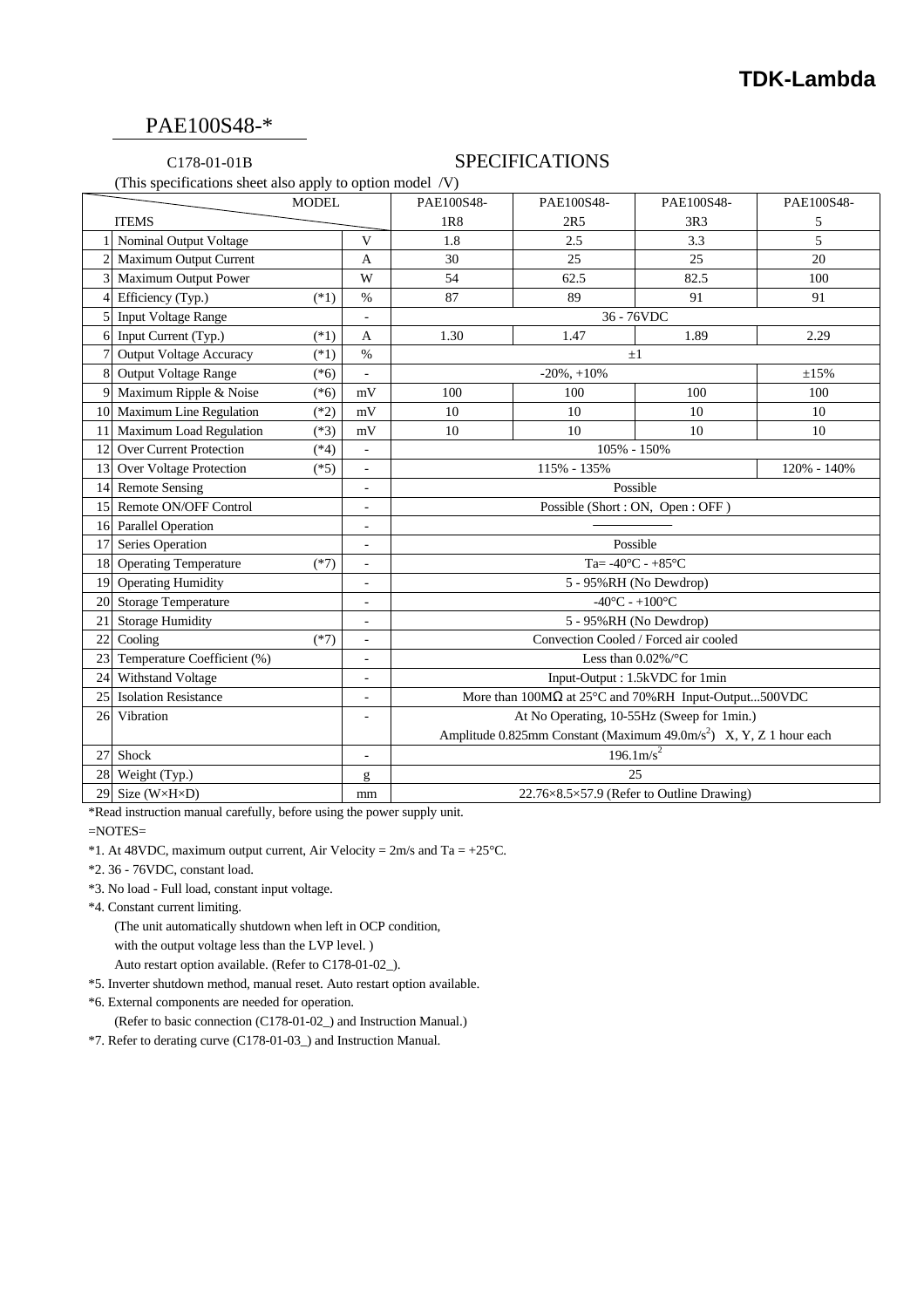# **TDK-Lambda**

# PAE100S48-\*

#### C178-01-02A

(This specifications sheet also apply to option model /V)



#### $=$ NOTES $=$

- \*1. Use an external fuse (fast blow type) for each unit.
- \*2. Put input capacitor.
	- C1: 33uF ceramic capacitor or electrolytic capacitor
- \*3. Put output capacitors.
	- C2: 1uF ceramic capacitor
	- C3: 10uF tantalum capacitor or electrolytic capacitor
- \*4. Refer to instruction manual for further details.

#### 2. OPTION TABLE

| <b>Option</b> | OVP                      | OCP                      |  |  |
|---------------|--------------------------|--------------------------|--|--|
|               | Shut down                | Shut down                |  |  |
| Standard      | (ON/OFF control reset or | (ON/OFF control reset or |  |  |
|               | manual reset)            | manual reset)            |  |  |
|               | Auto restart             | Auto restart             |  |  |